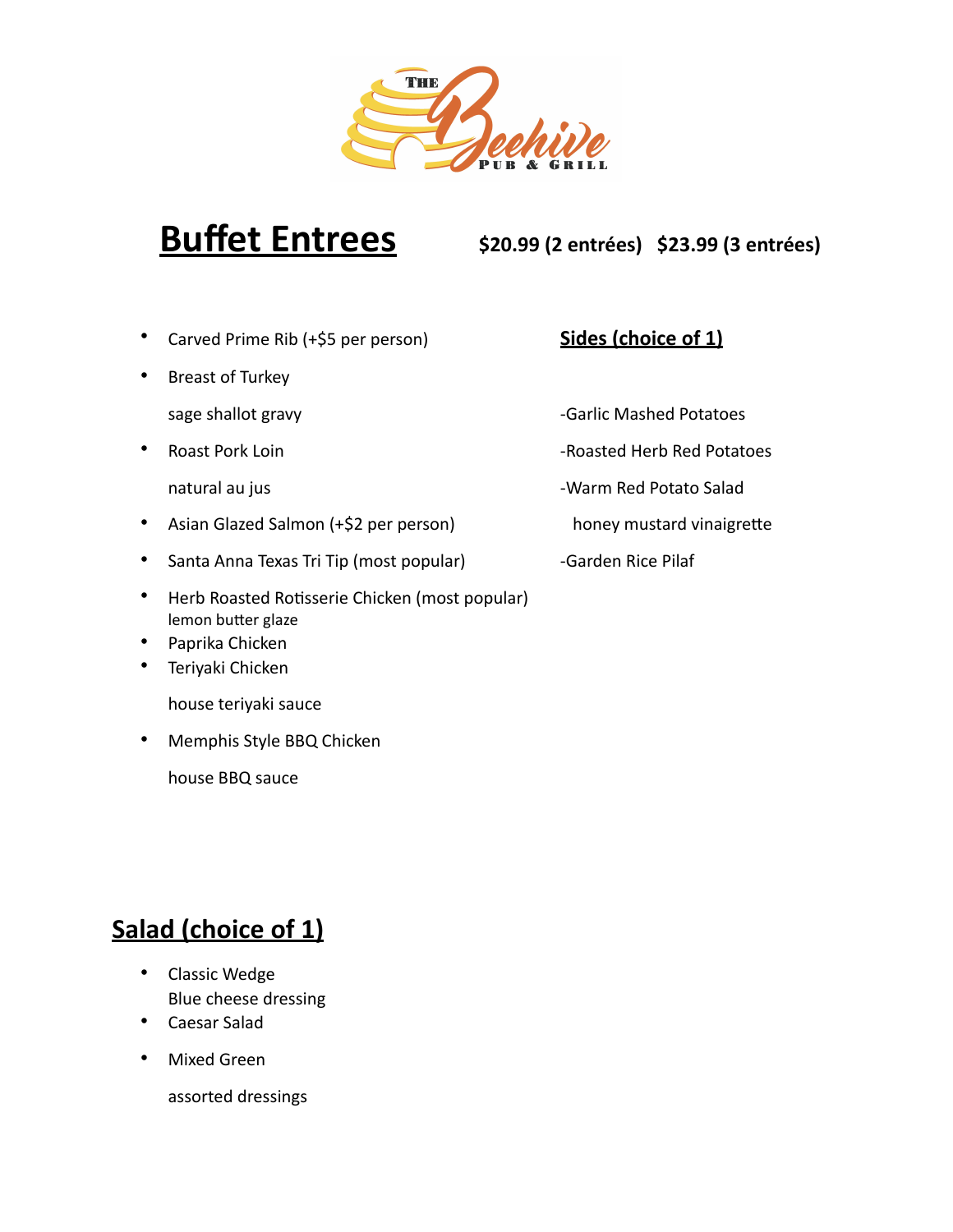

- Beehive Chop Salad house vinaigrette
- Mediterranean Salad greek vinaigrette
- Seasonal Salad (inquire within)

## **Dessert (choice of 2)**

- Turtle Cake (+\$1 per person)(most popular)
- French Citrus Custard (most popular) fresh berries
- Beehive Gelato Shooters
- Fruit Crisp (Seasonal)
- Loaded Caramel Brownie
- New York Style Cheesecake berry compote

### **Included**

- Artisan Bread & Butter
- Seasonal Vegetable
- Beverage & Water service
- Linens for buffet table
- Heavy disposables